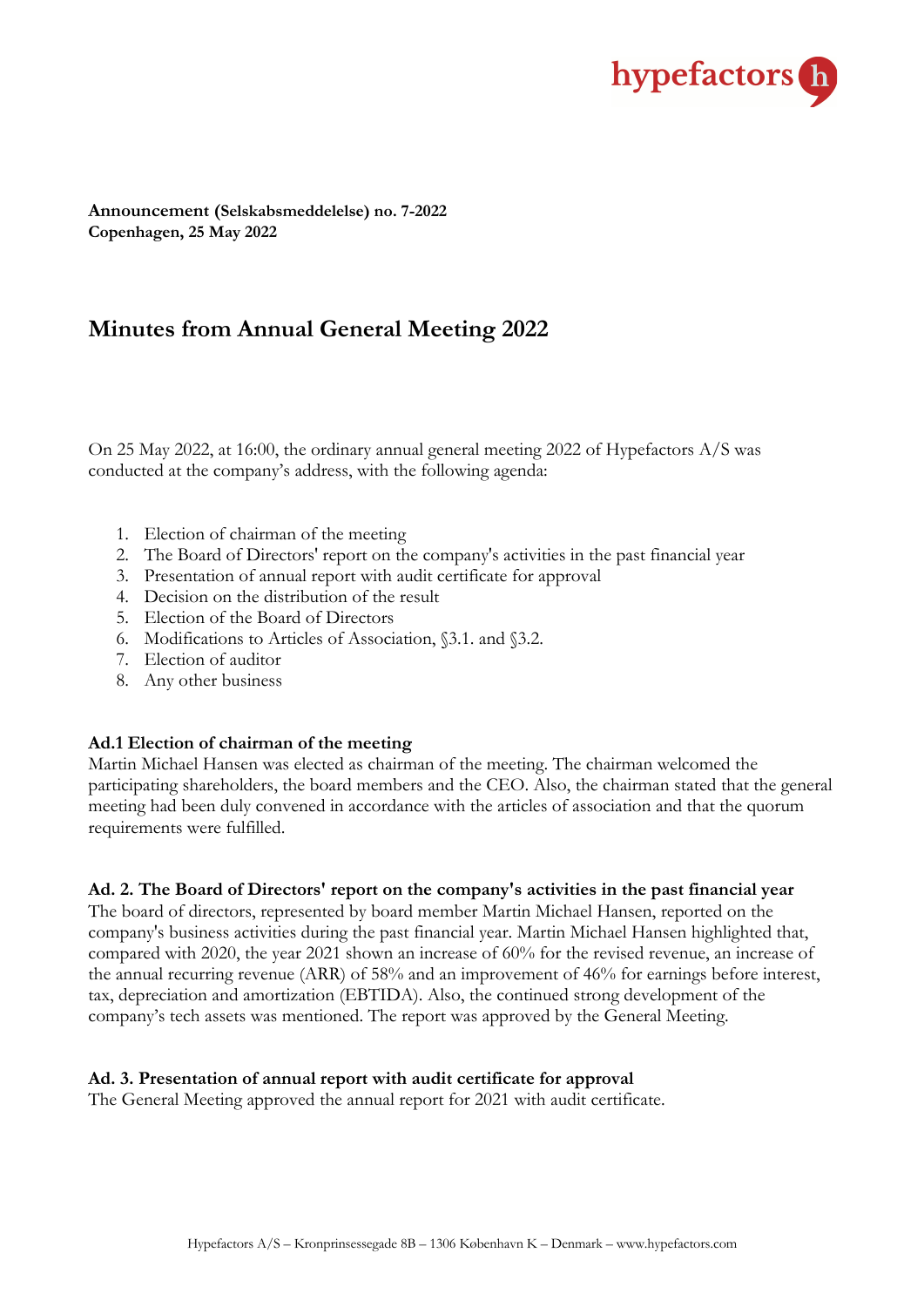

### **Ad. 4. Decision on the distribution of the result**

In regard to appropriation of profits or covering losses appearing from the annual report, the General Meeting approved, in accordance with the adopted annual report and the board of directors' proposal, that the result of the financial year 2021 is transferred to the next financial year and that no dividend is paid out.

#### **Ad. 5. Election of the Board of Directors**

In accordance with the articles of association, the board members elected by the Annual General Meeting are elected for one year at a time. Pierre-André Montjovet (Chairman), Martin Michael Hansen, Kasper Hülsen and Casper Janns were all re-elected.

### **Ad. 6. Modifications to the Articles of Association**

The General Meeting approved the following adjustments of the Articles of Association §3.1. and §3.2. From this:

§3.1. Indtil den 31. december **2022** er bestyrelsen bemyndiget til ad en eller flere gange at forhøje selskabskapitalen med fortegningsret for de eksisterende aktionærer ved at udstede aktier for op til nominelt kr. 1.000.000. Kapitalforhøjelsen skal foretages ved kontant indbetaling, apportindskud eller gældskonvertering. Tegningskursen fastsættes af bestyrelsen og kan være lavere end markedskursen.

§3.2. Indtil den 31. december **2022** er bestyrelsen bemyndiget til ad en eller flere gange at forhøje selskabskapitalen uden fortegningsret for de eksisterende aktionærer ved at udstede aktier for op til nominelt kr. 1.000.000. Kapitalforhøjelsen skal foretages ved kontant indbetaling, apportindskud eller gældskonvertering. Tegningskursen fastsættes af bestyrelsen og kan være lavere end markedskursen.

to this:

§3.1. Indtil den 31. december **2024** er bestyrelsen bemyndiget til ad en eller flere gange at forhøje selskabskapitalen med fortegningsret for de eksisterende aktionærer ved at udstede aktier for op til nominelt kr. 1.000.000. Kapitalforhøjelsen skal foretages ved kontant indbetaling, apportindskud eller gældskonvertering. Tegningskursen fastsættes af bestyrelsen og kan være lavere end markedskursen.

§3.2. Indtil den 31. december **2024** er bestyrelsen bemyndiget til ad en eller flere gange at forhøje selskabskapitalen uden fortegningsret for de eksisterende aktionærer ved at udstede aktier for op til nominelt kr. 1.000.000. Kapitalforhøjelsen skal foretages ved kontant indbetaling, apportindskud eller gældskonvertering. Tegningskursen fastsættes af bestyrelsen og kan være lavere end markedskursen.

#### **Ad. 7. Election of auditor**

PwC was re-ected as the company's auditor.

#### **Ad. 8. Any other business**

No additional issues were raised. The chairman hereafter stated that all the items on the agenda had been discussed and that all proposals had been adopted. The ordinary general meeting was adjourned.